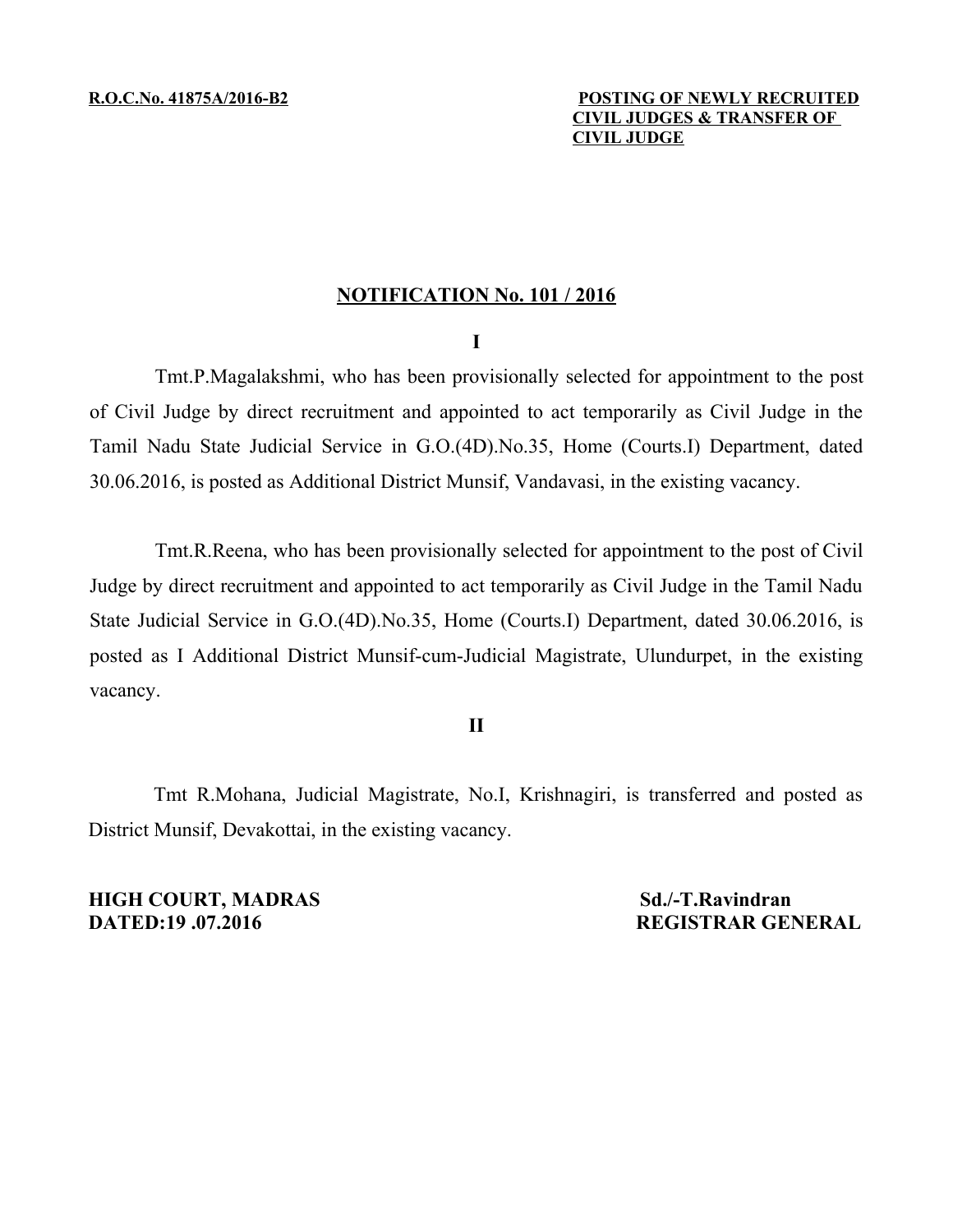### **OFFICIAL MEMORANDUM**

- Sub: Courts and Judges (1) Tmt.P.Magalakshmi, newly appointed Civil Judge posted as Additional District Munsif, Vandavasi (2) Tmt R.Reena, newly appointed Civil Judge posted as I Additional District Munsif-cum- Judicial Magistrate, Ulundurpet and (3) Tmt.R.Mohana, Judicial Magistrate, No.I, Krishnagiri - transferred and posted as District Munsif, Devakottai - Notification issued - Joining instructions – issued.
- Ref: 1. G.O. (4D) No.35, Home (Courts.I) Department, dated 30.06.2016.
	- 2. High Court's Notification No.101 / 2016, dated: 19.07.2016.

#### **I**

............

Tmt P.Magalakshmi, who has been provisionally selected for appointment to the post of Civil Judge by direct recruitment and appointed to act temporarily as Civil Judge in the Tamil Nadu State Judicial Service in the G.O. first cited and given posting in the High Court's Notification second cited, after administering oath or affirmation on 19.07.2016 A.N. is required to proceed to Vandavasi and take charge of the post of Additional District Munsif, Vandavasi on 20.07.2016. F.N., After assuming charge of the post of Additional District Munsif, Vandavasi, she is required to report to the Principal District Judge, Tiruvannamalai on 20.07.2016 itself to undergo on-the-job training, as per the schedule of Tamil Nadu State Judicial Academy, Chennai, under the guidance and supervision of the Principal District Judge, Tiruvannamalai.

Tmt R.Reena, who has been provisionally selected for appointment to the post of Civil Judge by direct recruitment and appointed to act temporarily as Civil Judge in the Tamil Nadu State Judicial Service in the G.O. first cited and given posting in the High Court's Notification second cited, after administering oath or affirmation on 19.07.2016 A.N. is required to proceed to Ulundurpet and take charge of the post of I Additional District Munsif-cum-Judicial Magistrate, Ulundurpet on 20.07.2016. F.N., After assuming charge of the post of I Additional District Munsif-cum-Judicial Magistrate, Ulundurpet, she is required to report to the Principal District Judge, Villupuram on 20.07.2016 itself to undergo on-the-job training, as per the schedule of Tamil Nadu State Judicial Academy, Chennai, under the guidance and supervision of the Principal District Judge, Villupuram.